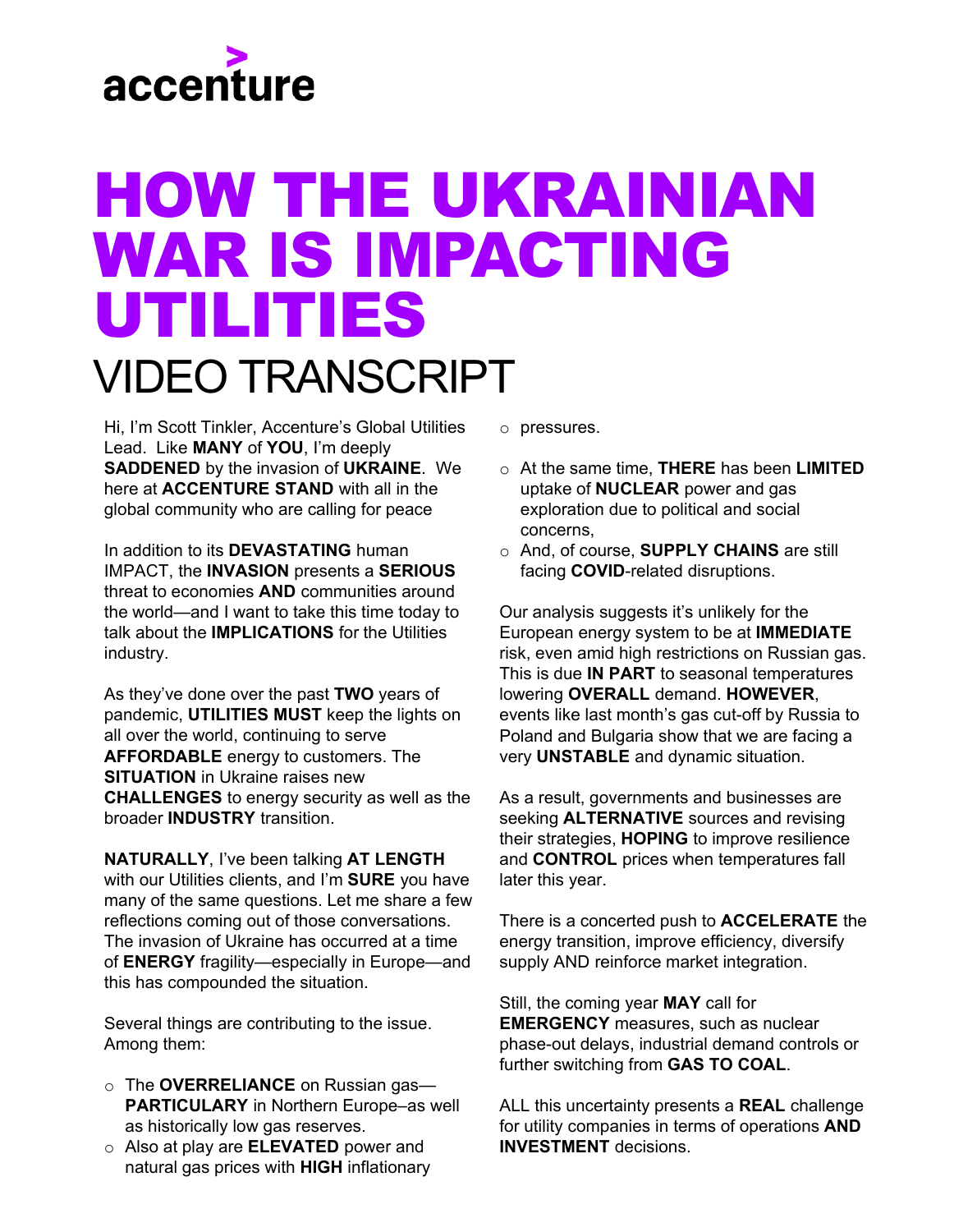

Impacts vary **GREATLY** across the value chain, **AND** client strategies **DIFFER** based on company **PROFILE** and hedge levels. NONETHELESS, we've identified 6 **ACTIONS** to help you STRENGTHEN resilience in the **FACE** of adversity.

Number 1: Transition with confidence

One thing is **CLEAR**: The **ENERGY TRANSITION** is a **NO-REGRETS** movement for Utility companies.

In addition to **CURBING CO2** emissions, a **SWIFT** transition will increase **ENERGY INDEPENDENCE** by localizing sources and reducing **EXPOSURE** to Russia. Utilities must double-down on the energy transition and deepen their role as transformation agents across industries with net zero goals.

Number 2: Adopt a **DYNAMIC**, scenario-based planning approach

As conditions change, **UTILITIES MUST** adapt their strategies and investment plans.

Government priorities, subsidies, investment restrictions, bans—all of these **COULD** change rapidly. Annual and multiannual reviews **SIMPLY AREN'T** enough in uncertain times.

That's why scenario-based planning is a crucial capability required to assess the impact of new events and update existing strategies.

Number 3: Increase collaboration with governments and regulators

It's critical to maintain a fluid dialog with governmental agencies **AND** regulators. Not only for long-term planning, but also to anticipate events and prepare for emergencies, such as a threat to security of supply

Number 4: Conduct holistic risk analysis To FURTHER boost resiliency, conduct additional risk analysis to identify near-term vulnerabilities in the coming year. Traditional long-term risk assessments ISN'T designed to help you plan for the IMMEDIATE SHOCKS that permeate today's GEOPOLITICAL climate. Be sure to IDENTIFY any potential choke points in the supply chain, PARTICULARLY around natural gas supply.

- Also LOOK for security vulnerabilities, paying special ATTENTION to cyber-defense.
- Additionally, consider financial strength and unhedged positions.

Number 5: Build up your **INNOVATION** engine

Innovation is **ALWAYS** a necessity, especially **NOW**. Our long-established ways of operating are CHANGING, opening up **NEW** opportunities. Is your business positioned to anticipate and act on them?

Whether they're **SCALING** demand response programs or **SPURRING** a faster **ENERGY** transition, Utility companies have a **LOT** to gain from **BOOSTING** innovation during this time: IN **FACT**, Accenture research shows **LEADERS** that **INVEST** in digital transformation grow up to **5 TIMES FASTER** than their counterparts, despite challenging environments.

Number 6: Last but not least! Stay close to the customer

It is imperative that you stay close to the people you serve. These are HARD times for people **STRUGGLING** to pay the bills, and for companies that see their competitiveness—or, in some cases, their **EXISTENCE**—at risk. Utilities have an opportunity to reinforce their brands by GUIDING their customers through THIS transition.